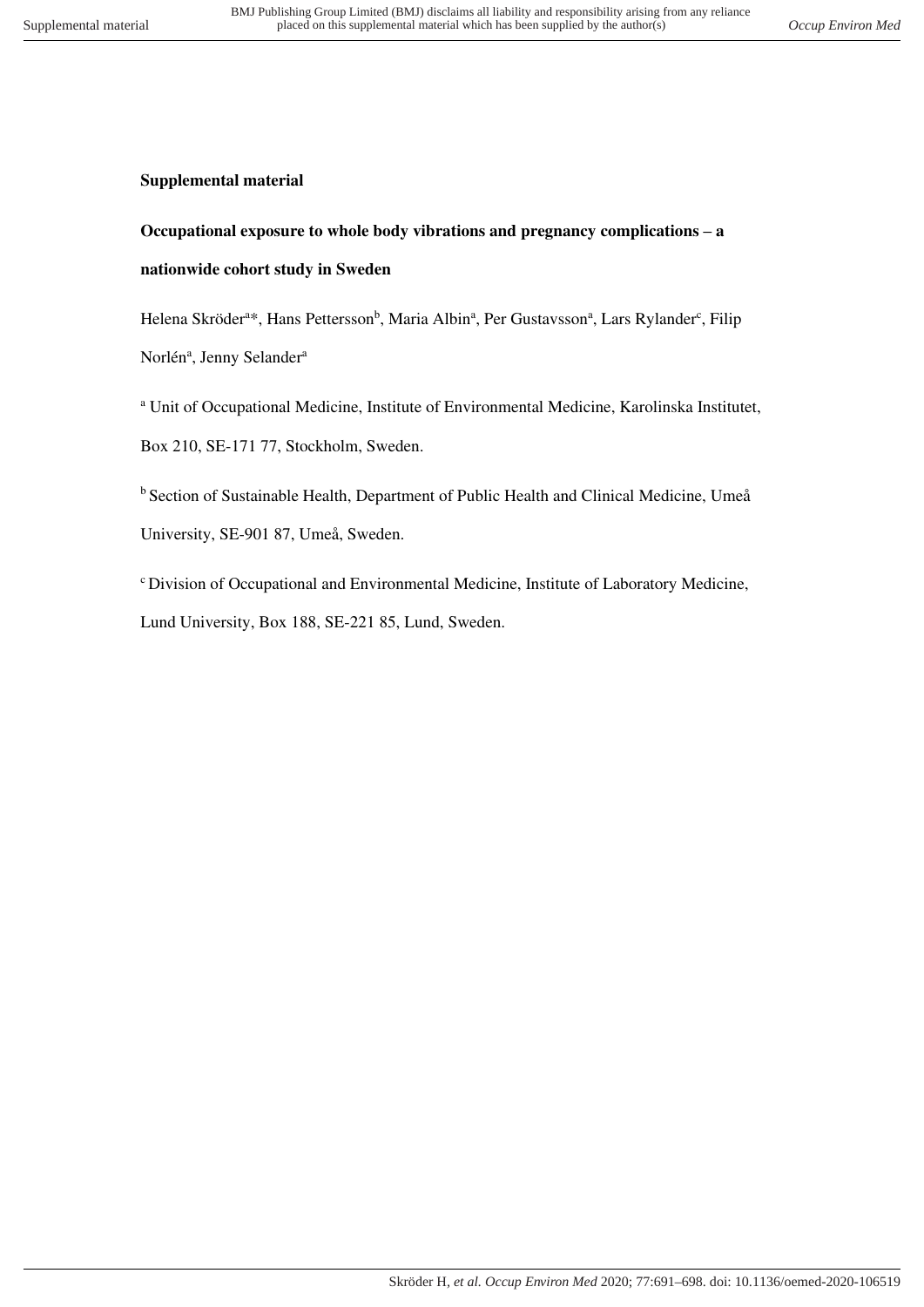**Supplemental Table S1.** Characteristics (mean  $\pm$  SD or %) of mothers who gave birth to singletons in Sweden during 1994-2014 and who worked full time, by exposure to whole body vibrations and mechanical shocks (n=710 391 births).

|                                                                                               |                     | Whole body vibration exposure $(m/s2)$ |                       | <b>Exposure to mechanical shocks</b> |                         |                       |
|-----------------------------------------------------------------------------------------------|---------------------|----------------------------------------|-----------------------|--------------------------------------|-------------------------|-----------------------|
|                                                                                               | $\mathbf{0}$        | $0.1 - 0.2$                            | $0.3 - 0.4$           | $\geq 0.5$                           | No                      | Yes                   |
| Maternal characteristics                                                                      | n=694 772<br>(97.8% | $n=11573$<br>$(1.6\%)$                 | $n=2305$<br>$(0.3\%)$ | $n=1741$<br>$(0.3\%)$                | n=708 814<br>$(99.8\%)$ | $n=1577$<br>$(0.2\%)$ |
| Age (years)<br>0% missing<br>BMI $(\%)$<br>7% missing                                         | $30.5 \pm 4.6$      | $30.5 \pm 4.6$                         | $30.5 \pm 4.5$        | $28.2 \pm 4.7$                       | $30.5 \pm 4.6$          | $29.8 \pm 4.6$        |
| $\leq$ 18.5 kg/m <sup>2</sup>                                                                 | $2.0\,$             | 1.2                                    | 1.6                   | $2.0\,$                              | 2.0                     | 1.5                   |
| 18.5-24.9 $\text{kg/m}^2$                                                                     | 65.3                | 62.8                                   | 55.0                  | 52.4                                 | 65.2                    | 57.1                  |
| 25-29.9 $\text{kg/m}^2$                                                                       | 23.6                | 26.9                                   | 27.8                  | 27.3                                 | 23.7                    | 28.1                  |
| $\geq$ 30 kg/m <sup>2</sup>                                                                   | 9.1                 | 9.1                                    | 15.6                  | 18.3                                 | 9.1                     | 13.3                  |
| Parity (birth order of child)<br>0% missing                                                   | $1.6 \pm 0.84$      | $1.6 \pm 0.83$                         | $1.7 \pm 0.91$        | $1.6 \pm 0.88$                       | $1.6 \pm 0.84$          | $1.6 \pm 0.83$        |
| Educational level (%)<br>$\langle$ 1% missing                                                 |                     |                                        |                       |                                      |                         |                       |
| $\leq$ Elementary                                                                             | 5.9                 | 6.3                                    | 7.3                   | 13.6                                 | 5.9                     | $10.6\,$              |
| High school                                                                                   | 42.8                | 47.2                                   | 60.1                  | 79.6                                 | 43.0                    | 55.5                  |
| Higher education $\leq$ 3 years                                                               | 14.1                | 32.9                                   | 21.2                  | 4.7                                  | 14.4                    | 18.6                  |
| Higher education $\geq$ 3 years<br>Smoking (%)<br>1% missing                                  | 37.2                | 13.6                                   | 11.4                  | 2.1                                  | 36.7                    | 15.3                  |
| Non-smoking                                                                                   | 92.8                | 91.4                                   | 92.1                  | 82.3                                 | 92.8                    | 87.5                  |
| 1-9 cigarettes/day                                                                            | 5.3                 | 5.7                                    | 4.8                   | 10.7                                 | 5.3                     | 7.7                   |
| $\geq$ 10 cigarettes/day                                                                      | 1.9                 | 2.9                                    | 3.1                   | $7.0\,$                              | 1.9                     | 4.8                   |
| Nationality (%)<br>0% missing                                                                 |                     |                                        |                       |                                      |                         |                       |
| Swedish                                                                                       | 94.1                | 96.7                                   | 97.0                  | 96.7                                 | 94.2                    | 96.6                  |
| European                                                                                      | 3.7                 | 2.3                                    | 2.4                   | 2.3                                  | 3.7                     | 2.4                   |
| Other                                                                                         | 1.3                 | 0.4                                    | $0.0\,$               | $0.2\,$                              | 1.3                     | 0.1                   |
| Unknown                                                                                       | 0.9                 | 0.6                                    | $0.6\,$               | $\rm 0.8$                            | 0.8                     | 0.9                   |
| Noise $(\% )$<br>$\langle$ 1% missing                                                         |                     |                                        |                       |                                      |                         |                       |
| $< 70$ dB                                                                                     | 65.0                | 2.3                                    | $0.0\,$               | $0.0\,$                              | 63.8                    | $0.0\,$               |
| 70-74 dB                                                                                      | 16.1                | 94.8                                   | 41.0                  | $0.0\,$                              | 17.4                    | 9.4                   |
| 75-79 dB                                                                                      | 5.7                 | 2.1                                    | 57.7                  | 88.2                                 | 5.8                     | 72.8                  |
| 80-84 dB                                                                                      | 12.0                | $\rm 0.8$                              | $0.0\,$               | $11.8\,$                             | 11.8                    | 17.8                  |
| $\geq$ 85 dB                                                                                  | 1.2                 | 0.0                                    | 1.3                   | 0.0                                  | 1.2                     | 0.0                   |
| Mechanical shocks (% Yes/No)<br>$0\%$ missing<br>Combustion particles <sup>a</sup> (% Yes/No) | 0/100               | 1.6/98.4                               | 21.7/78.3             | 51.0/49.0                            | 0/100                   | 100/0                 |
| $\langle$ 1% missing<br>Job strain (%)                                                        | 4.1/95.9            | 47.0/53.0                              | 65.5/34.5             | 99.1/0.9                             | 5.1/94.9                | 78.9/21.1             |
| 0% missing<br>Active (high demands+high control)                                              | 15.3                | 0.1                                    | 21.0                  | 0.0                                  | 15.0                    | 29.2                  |
| Low strain (low demands+high control)                                                         | 43.5                | 42.6                                   | 0.0                   | 0.0                                  | 43.3                    | 8.7                   |
| Passive (low demands+low control)                                                             | 14.0                | 12.3                                   | 48.3                  | 49.0                                 | 14.2                    | 3.0                   |
| High strain (high demands+low control)                                                        | 27.2                | 45.0                                   | 30.7                  | 51.0                                 | 27.5                    | 59.1                  |
| Physically strenuous work $b$ (index 1-6)<br>0% missing                                       | $2.0 \pm 0.7$       | $2.4 \pm 0.8$                          | $2.6 \pm 0.7$         | $3.0 \pm 0.3$                        | $2.0 \pm 0.70$          | $2.7 \pm 0.7$         |

a Based on exposure to asphalt, diesel, polycyclic aromatic hydrocarbons, lead, and/or other combustion particles.

<sup>b</sup> Average of indices (physically strenuous work) or combination of low/high demands/control (job strain), based on questions about control, demands,

turning, lifting, bending, heavy breathing, working with hands above the head or with heavy objects, and repeated movements.